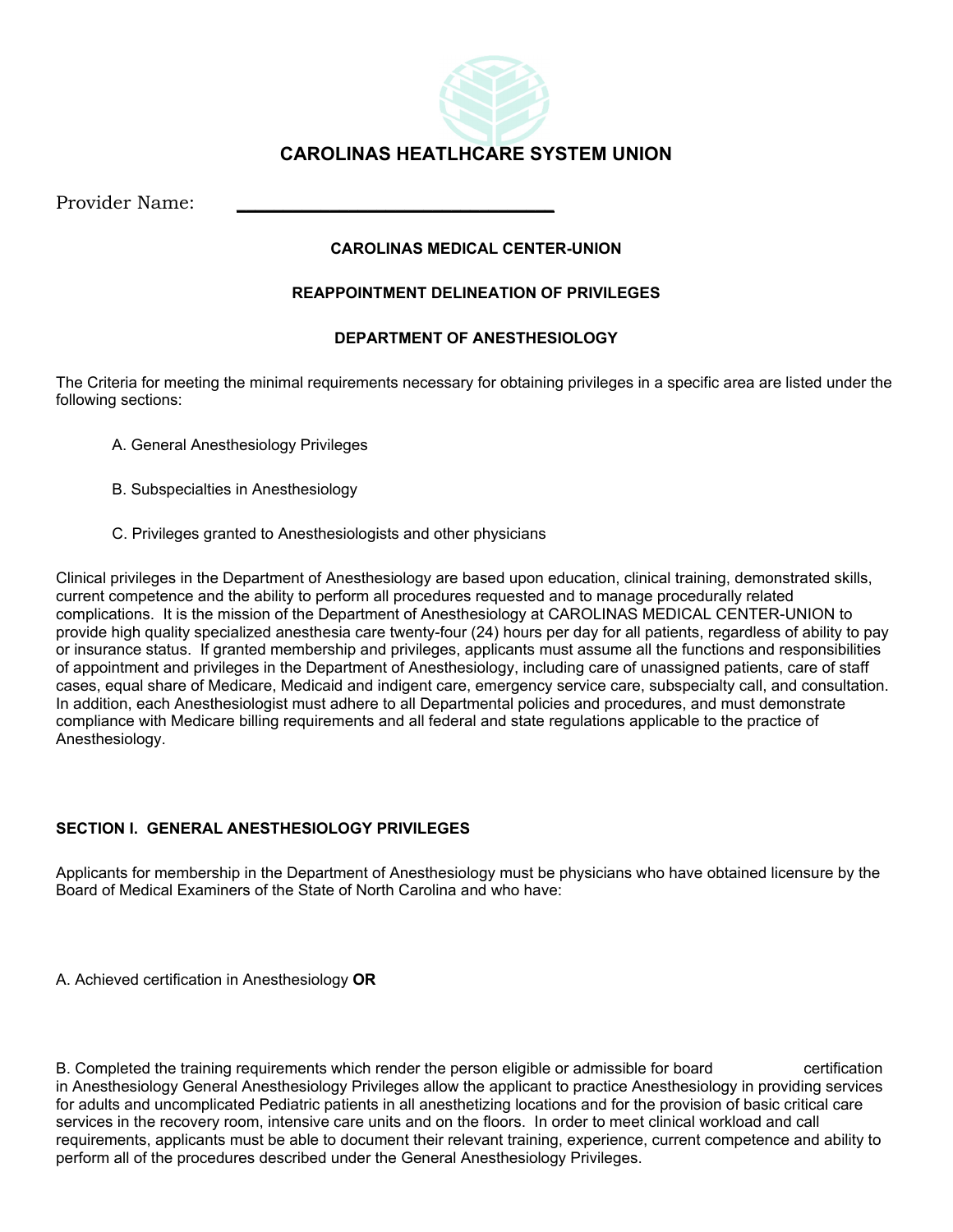\_\_\_\_\_\_\_\_\_\_\_\_\_\_\_\_\_\_\_\_\_\_\_\_\_\_\_\_\_\_\_\_

The performance of a preoperative evaluation to include history, physical exam and appropriate medical preparation of the patient for surgery. The establishment of an anesthetic plan based on preexisting medical conditions and the surgical procedure to be performed. The ability to document the assessment and plan and communicate this to consultants and surgeons.

The administration of inhalational and intravenous anesthetic agents for the purpose of rendering a patient less sensible or insensible to pain and/or emotional stress during surgical, obstetrical, and certain medical procedures.

The administration of major regional anesthesia for rendering a patient less sensible or insensible to pain and/or emotional stress during surgical, obstetrical, and certain medical procedures. Such techniques include, but are not limited to, spinal and epidural.

The performance of peripheral nerve blocks for the purpose of rendering a patient insensible to pain and/or emotional stress during surgical, obstetrical and certain medical procedures. Such techniques include, but are not limited to, brachial plexus, femoral, sciatic, and ankle blocks, as well as I.V. regional anesthesia and continuous local anesthetic infusions into nerve plexuses.

 The support of life functions under the stress of anesthetic and surgical manipulations. Such support would include the use of the defibrillator for defibrillation and cardioversion. Such support would also include emergency insertion of temporary pacemaker for life-threatening arrhythmias.

The insertion of arterial catheters.

The insertion of venous cannulas to include central venous catheters and pulmonary artery catheters.

 The insertion of nasotracheal and orotracheal tubes and the performance of emergency cricothyrotomy for the purpose of airway management.

The utilization of Bronchoscopy as it pertains to airway management, intubation, and intra and postoperative ventilatory care.

The management of problems in cardiac and respiratory resuscitation.

The clinical management of fluid, electrolyte, acid-base, and metabolic disturbances in the surgical patient.

The management of massive transfusion in the trauma patient.

The application of specific methods of ventilation and inhalation therapy.

The applicant is capable of placing and managing a double lumen endotracheal tube, including the use of Fiberoptic Bronchoscopy to position the tube.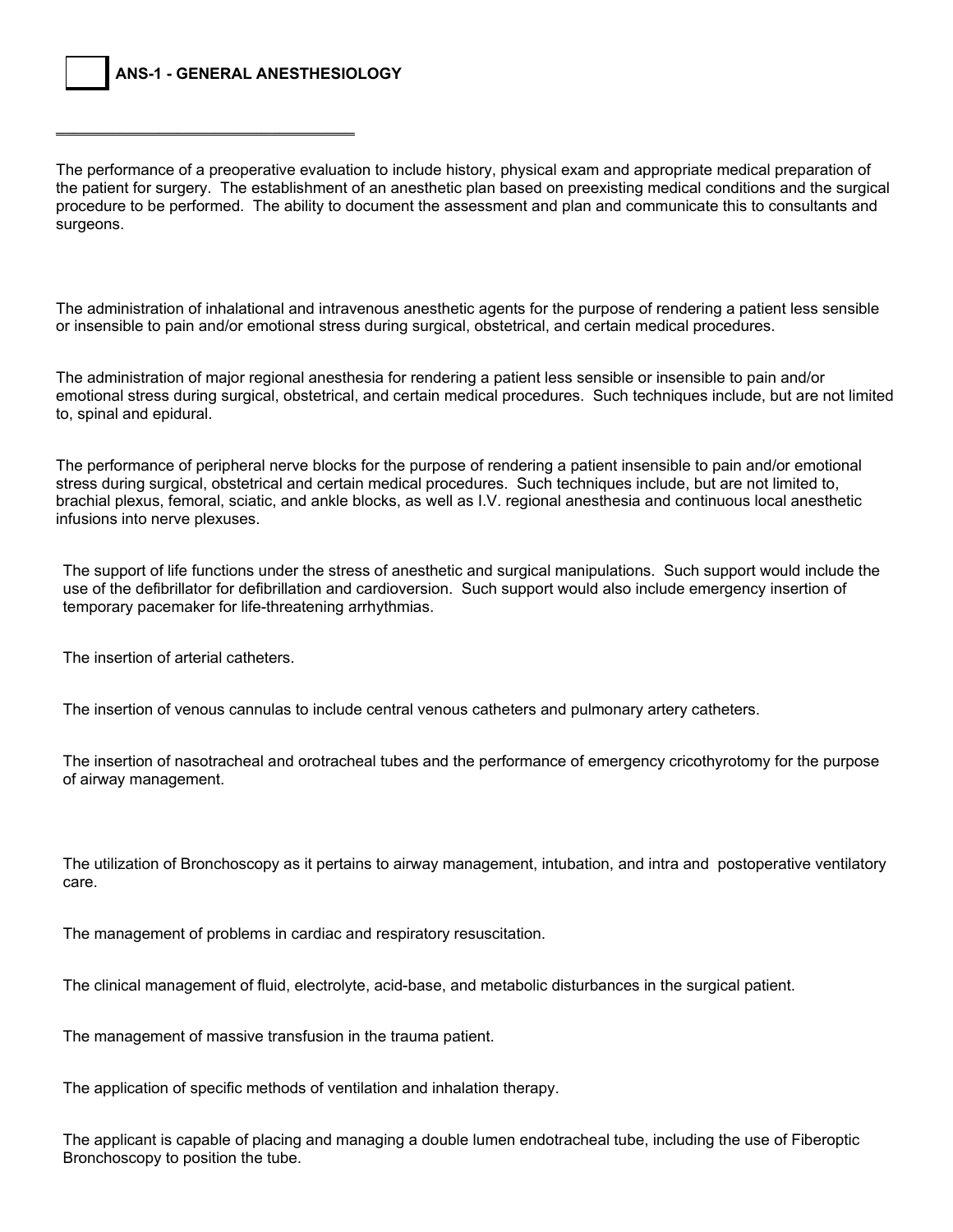The applicant understands the physiologic concerns of carotid and aortic surgery and is able

to manage cerebral perfusion during carotid surgery and the effects of aortic clamping and

unclamping in aortic surgery.

 $\_$ 

The applicant has an understanding of cerebral perfusion and determinants of intracranial pressure and is able to apply this knowledge to the management of patients with intracranial pathology undergoing surgical procedures.

The applicant is able to provide postoperative care including postoperative pain management, respiratory care and cardiovascular support.

SECTION II. SUBSPECIALTY ANESTHESIOLOGY PRIVILEGES

#### **A. CARDIAC ANESTHESIOLOGY**

Anesthesiologists specialty trained in Cardiac Anesthesiology will be required for the management of any case in which cardiopulmonary bypass is used or could potentially be used in an emergency situation. Cardiac Anesthesiology coverage will be available twenty-four (24) hours per day, seven (7) days per week. Applicants for privileges in Cardiac Anesthesiology must meet all required items listed under Basic Cardiovascular Anesthesiology Privileges. In order to meet requirements for privileges in Cardiac anesthesiology, the applicant must have completed the following:

- 1. Fulfill the requirements for General Anesthesiology Privileges; **AND**
- 2. Completed an additional Fellowship year of training in Cardiac Anesthesiology, Critical Care, or Vascular and Thoracic Anesthesiology, **OR**
- 3. Fulfill the requirements of General Anesthesiology Privileges; **AND**
- 4. Completed six (6) full months of Cardiac anesthesiology in the final year of Anesthesiology residency; **OR**
- 5. The applicant can demonstrate that they have managed two hundred (200) patients for Cardiac Surgery in the previous three (3) years.

# **ANS-2 – BASIC CARDIOVASCULAR ANESTHESIOLOGY PRIVILEGES**

| SOURCE OF TRAINING:<br>1. Fulfill requirements for General<br>Anesthesiology, AND | NUMBER OF<br>PROCEDURES | DATE(S) OF<br><b>TRAINING</b> | ATTACH LETTER OF<br>DOCUMENTATION FROM<br><b>TRAINING DIRECTOR</b> |
|-----------------------------------------------------------------------------------|-------------------------|-------------------------------|--------------------------------------------------------------------|
| 2. Residency/Fellowship                                                           |                         |                               |                                                                    |
| 3. Post-Graduate (Indicate which Fellowship)                                      |                         |                               |                                                                    |
| 4. Hands on - (Attach documentation)                                              |                         |                               |                                                                    |
|                                                                                   |                         |                               |                                                                    |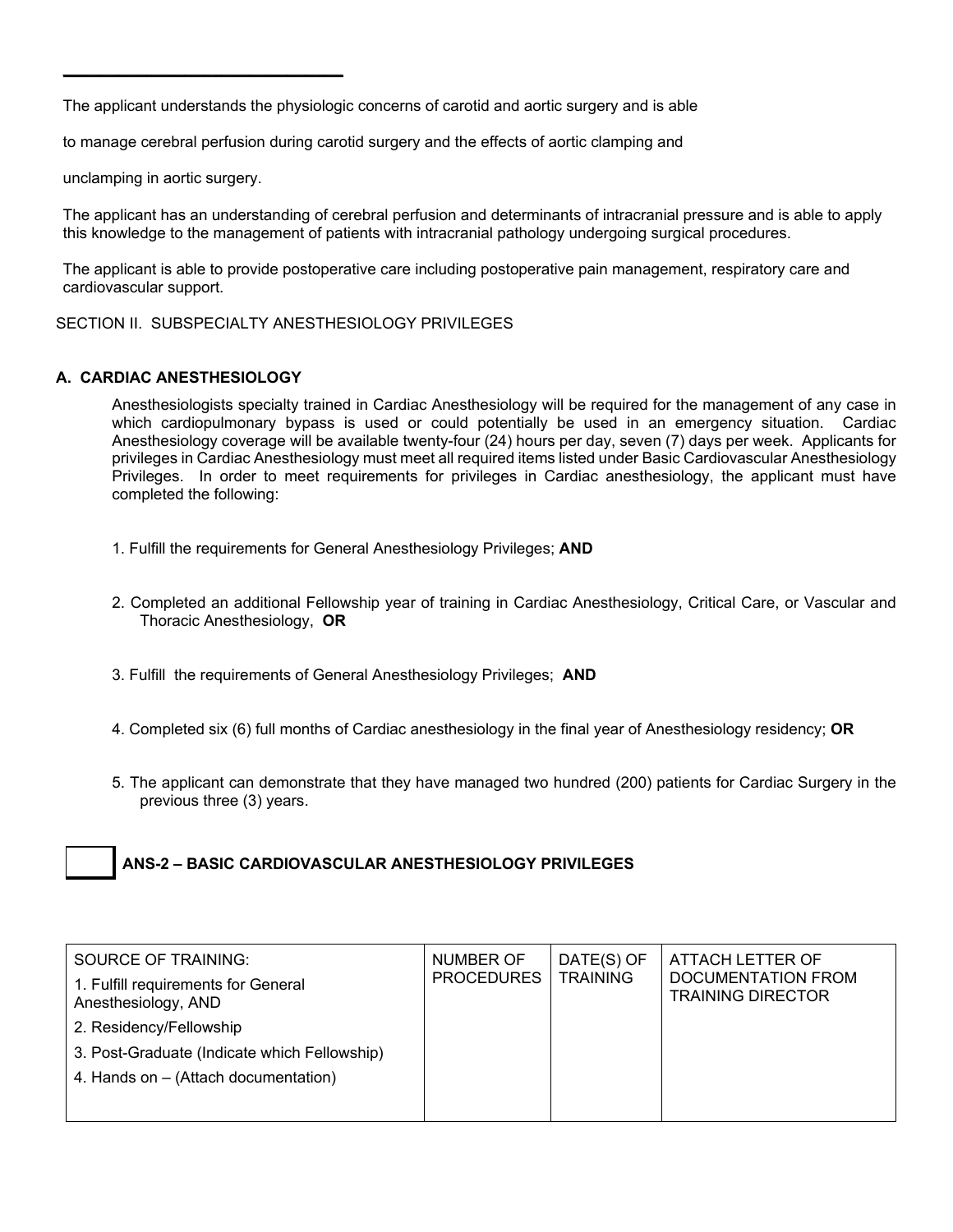The applicant is facile in the placement and management of arterial catheters, central lines and pulmonary artery catheters. The applicant is facile in hemodynamic management including the use of vasoactive drugs to support the circulation.

The applicant understands the pathophysiology of coronary artery and valvular heart disease and is experienced in the intraoperative management of patients undergoing surgery for these diseases.

Management of patient undergoing cardiopulmonary bypass. The applicant is able to manage the use of deep hypothermia and circulatory arrest.

Clinical management of an intraortic balloon pump.

 $\_$ 

#### **BASIC CARDIOVASCULAR ANESTHESIOLOGY PRIVILEGES - Continued:**

Management of patients undergoing Off Pump Coronary Artery Surgery.

Management of anticoagulation for cardiopulmonary bypass and the management of reversal of anticoagulation and the management of coagulation disorders associated with cardiopulmonary bypass.

Basic Intraoperative Transeophageal Echocardiography (TEE) and Doppler Color Flow Interpretation of Cardiac Function. Placement of the TEE probe and ability to obtain the views required for a standard exam. At this level the Cardiac Anesthesiologist will be capable of using TEE as a monitoring tool and be able to make general assessments of ventricular function. An individual credentialed at this level would call in consultative support for more detailed assessment of cardiac structure such as assessment of valvular regurgitation, quantification of cardiac function, or diagnostic decisions affecting surgical therapy.

Credentialing at the Basic level will require:

- 1. Evidence of continuing medical education in TEE (completion of thirty (30) hours of didactic instruction), **AND**
- 2. Performance of twenty (20) exams under supervision.



# **ANS-2A – TRANSESOPHAGEL ECHOCARDIOGRAPHY (TEE) AND DOPPLER COLOR FLOW INTERPRETATION PRIVILEGES**

| SOURCE OF TRAINING FOR BASIC INTRAOPERATIVE<br>TRANSEOPHAGEAL ECHOCARDIOGRAPHY (TEE) AND<br>DOPPLER COLOR FLOW INTERPRETATION OF CARDIAC<br><b>FUNCTION</b>                                                     | DATE(S) OF<br><b>TRAINING</b> | ATTACH LETTER OF<br><b>DOCUMENTATION FROM</b><br><b>TRAINING DIRECTOR</b> |
|-----------------------------------------------------------------------------------------------------------------------------------------------------------------------------------------------------------------|-------------------------------|---------------------------------------------------------------------------|
| 1. Attach documentation of continuing medical education in TEE<br>(completion of thirty (30) hours of didactic instruction)<br>2. Attach documentation of performance of twenty (20) exams<br>under supervision |                               |                                                                           |
|                                                                                                                                                                                                                 |                               |                                                                           |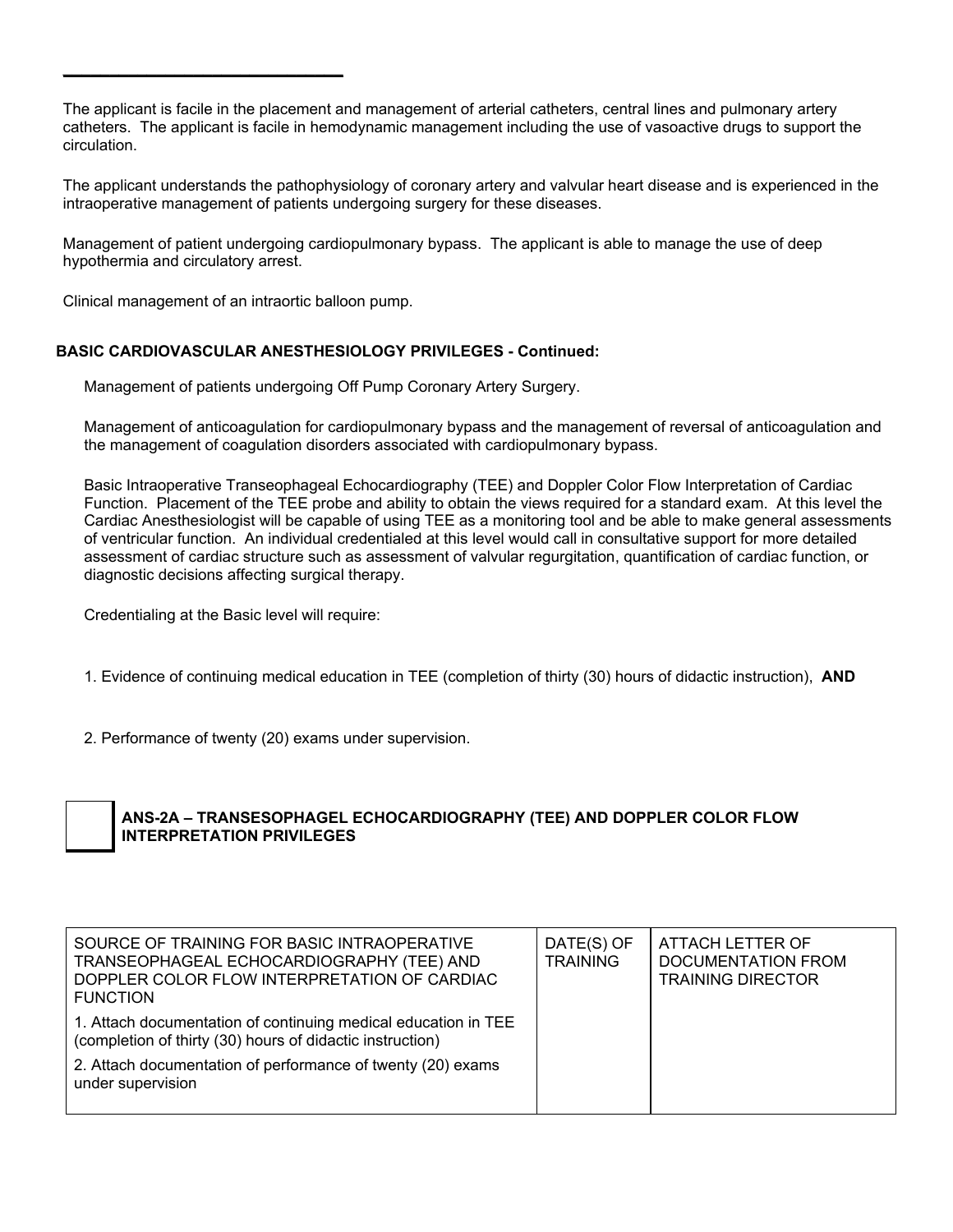Anesthesia for Thoracic Surgery. The applicant is capable of placing and managing a double lumen endotracheal tube and/or endobronchial blocker including the use of Fiberoptic Bronchoscopy in positioning. The applicant is experienced in the placement and management of thoracic epidural catheters for post operative pain management.

Anesthesia for Major Vascular Surgery. The applicant understand the physiologic concerns of carotid and aortic surgery and is able to manage cerebral perfusion during carotid surgery and the effects of aortic clamping and unclamping in aortic surgery.

Anesthesia for Cardiac Transplantation. The applicant understands the physiologic concerns of patients undergoing cardiac transplantation and is experienced in the care of patients for cardiac transplantation.

Management of patients undergoing placement of left and right ventricular support devices including Heartmate Left Ventricular support Systems.

#### **ADDITIONAL CARDIOVASCULAR ANESTHESIOLOGY PRIVILEGES**

 **ANS-2B- ADVANCED INTRAOPERATIVE TRANSESOPHAGEAL ECHOCARDIOGRAPHY (TEE) AND DOPPLER COLOR FLOW INTERPRETATION OF CARDIAC FUNCTION** 

Applicants must have completed:

\_\_\_\_\_\_\_\_\_\_\_\_\_\_\_\_\_\_\_\_\_\_\_\_\_\_\_\_\_\_\_\_\_\_\_

1. At least three months of TEE training as part of a Cardiac Anesthesia Fellowship

Program; **OR**

2. Performance of at least one hundred (100) TEE exams; **AND**

3. Passage of the qualifying exam by the American Society of Echocardiography.

Individuals credentialed at this level will have skills and experience that will enable them to fully utilize the full diagnostic potential of TEE. They will be capable of utilizing the full range of TEE functions and tools including assessment of valvular integrity, flow velocity data, and quantification of cardiac function.

| SOURCE OF TRAINING:<br>1. Cardiac Fellowship with at least three<br>(3) months of TEE training, OR          | NUMBER OF<br>PROCEDURES (if<br>applicable) | DATE(S) OF<br><b>TRAINING</b> | ATTACH LETTER OF<br>DOCUMENTATION FROM<br><b>TRAINING DIRECTOR</b> |
|-------------------------------------------------------------------------------------------------------------|--------------------------------------------|-------------------------------|--------------------------------------------------------------------|
| 2. Performance of at least 100 TEE<br>exams; AND                                                            |                                            |                               |                                                                    |
| 3. Attach documentation of passage of<br>the qualifying exam by the American<br>Society of Echocardiography |                                            |                               |                                                                    |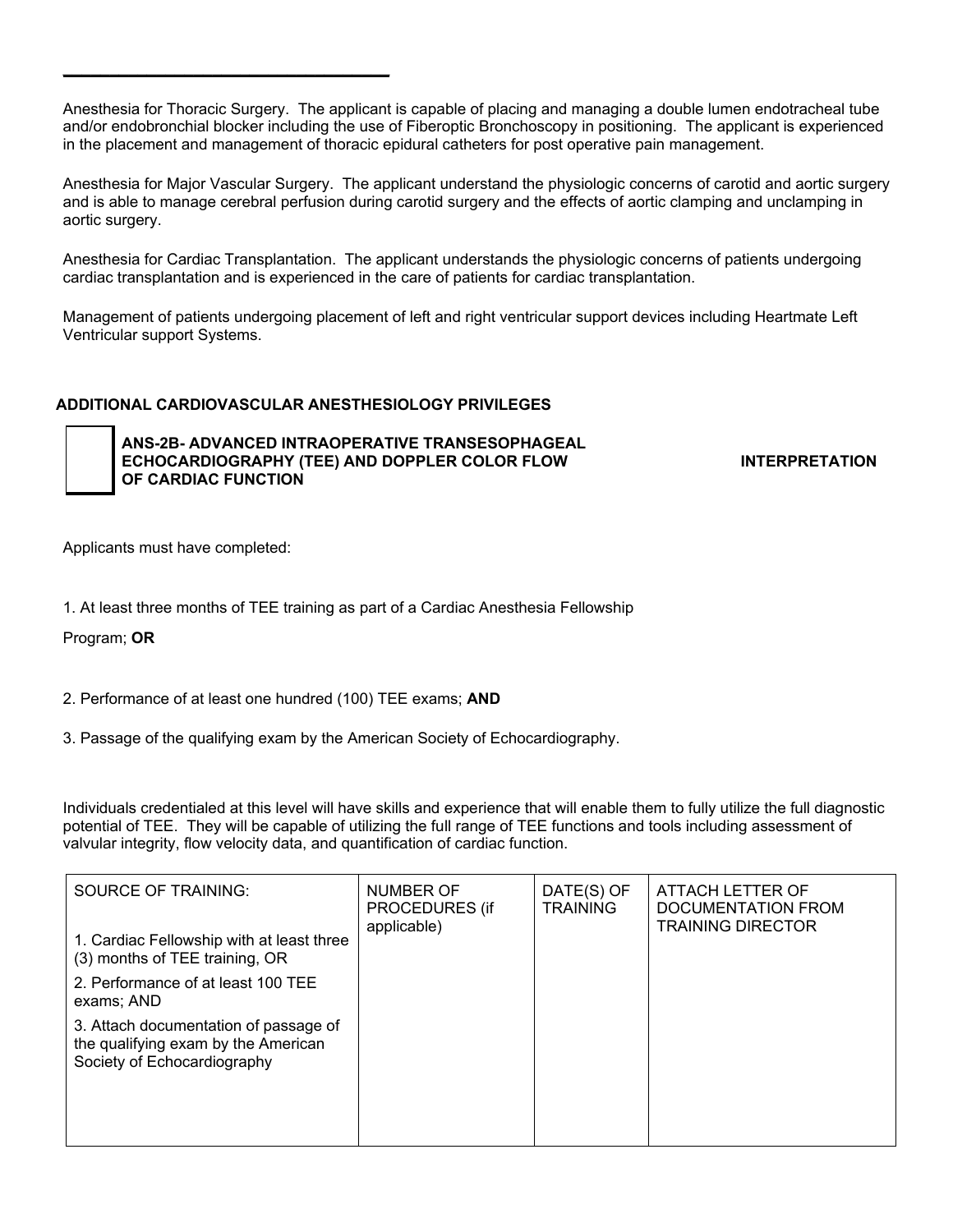**ANS-2C – ANESTHESIA FOR PORT- ACCESS CARDIAC SURGERY** 

Applicants will have:

1. Completed ten (10) hours of CME training in Port Access Cardiac Surgery, **AND**

2. Supervised by a credentialed Cardiac Anesthesiologist in the care of three (3) patients

undergoing Port Access Cardiac Surgery.

\_\_\_\_\_\_\_\_\_\_\_\_\_\_\_\_\_\_\_\_\_\_\_\_\_\_\_\_\_\_\_\_\_

The applicant will understand the unique considerations of this surgical approach and be facile in the placement of the coronary sinus and pulmonary vent catheters and the use of Transeophageal Echocardiography in the monitoring of the position of the endoaortic balloon during surgery.

| SOURCE OF TRAINING:<br>1. Completed ten (10) hours of CME training in Port<br>Access Cardiac Surgery, AND                               | DATE(S) OF<br><b>TRAINING</b> | ATTACH LETTER OF<br>DOCUMENTATION FROM TRAINING<br><b>DIRECTOR</b> |
|-----------------------------------------------------------------------------------------------------------------------------------------|-------------------------------|--------------------------------------------------------------------|
| 2. Supervised by a credentialed Cardiac Anesthesiologist<br>in the care of three (3) patients undergoing Port Access<br>Cardiac Surgery |                               |                                                                    |

#### **B. PEDIATRIC CARDIAC ANESTHESIOLOGY**

Anesthesiologists specialty trained in Pediatric Cardiac Anesthesiology will be required for the management of any case in a patient under the age of twelve (12) years in which cardiopulmonary bypass is used or could potentially be used in an emergency situation. Pediatric Cardiac Anesthesiologists will be required in neonates undergoing palliative repairs of congenital cardiac disease, including PA banding, BT shunts, and repair of coarctation of aorta in neonates. Pediatric Cardiac Anesthesiologists will be available twenty-four (24) hours per day, seven (7) days per week. In order to meet requirements for privileges in Pediatric Cardiac Anesthesiology, the applicant must meet all items listed under Pediatric Cardiac Anesthesiology Privileges and have completed the following:

1. Fulfill the requirements for General Anesthesiology Privileges; **AND**

2. Have completed a Pediatric residency; training must have included at least two months of primary management of patients with Congenital Heart Disease, **OR**

3. Fulfill the requirements for General Anesthesiology Privileges; **AND**

4. An additional Fellowship year of training in Pediatric Anesthesiology, Cardiac Anesthesiology, Critical Care, or Vascular and Thoracic Anesthesiology in which at least two (2) months have been dedicated to care of the patient with Congenital Heart Disease.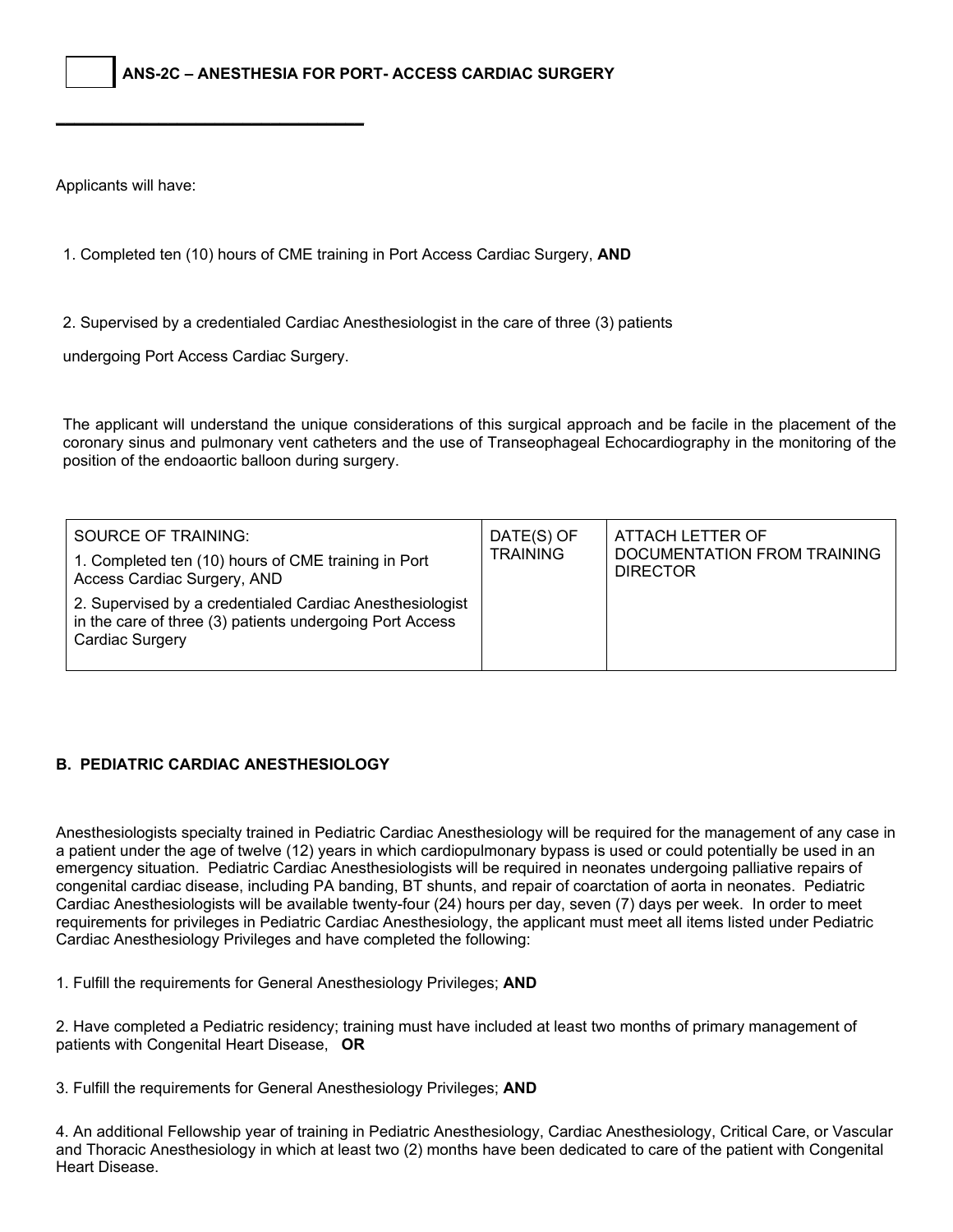\_\_\_\_\_\_\_\_\_\_\_\_\_\_\_\_\_\_\_\_\_\_\_\_\_\_\_\_\_\_\_\_\_\_

| SOURCE OF TRAINING FOR PEDIATRIC<br>CARDIAC ANESTHESIOLOGY PRIVILEGES | DATE(S) OF<br><b>TRAINING</b> | ATTACH LETTER OF DOCUMENTATION<br><b>FROM TRAINING DIRECTOR</b> |
|-----------------------------------------------------------------------|-------------------------------|-----------------------------------------------------------------|
| 1. General Anesthesia Privileges                                      |                               |                                                                 |
| 2. Pediatric Residency                                                |                               |                                                                 |
| 3. Fellowship (Indicate Which Specialty)                              |                               |                                                                 |
|                                                                       |                               |                                                                 |

The applicant understands the pathophysiology of congenital heart disease and is experienced in the

intraoperative management of patients undergoing surgery for these diseases.

The applicant is facile in the placement and management of radial, axillary and femoral arterial catheters and femoral, internal jugular, and subclavian central lines in neonates and infants. The applicant is facile in hemodynamic management of patients with Congenital Heart Disease including the use of vasoactive drugs to manipulate the systemic and pulmonary circulation and inotropic support of the heart.

Management of cardiopulmonary bypass for neonates and infants. The applicant is able to manage the use of deep hypothermia and circulatory arrest.

Management of anticoagulation for cardiopulmonary bypass and the management of reversal of anticoagulation and the management of coagulation disorders associated with cardiopulmonary bypass in neonates and infants.

Basic Intraoperative Transeophageal Echocardiography (TEE) and Doppler Color Flow Interpretation of Cardiac Function. Placement of the TEE probe and ability to obtain the views required for a standard exam. At this level the Cardiac Anesthesiologist will be capable of using TEE as a monitoring tool and be able to make general assessments of ventricular function. An individual credentialed at this level would call in consultative support for more detailed assessment of cardiac structure such as assessment of valvular regurgitation, quantification of cardiac function, or diagnostic decisions affecting surgical therapy.

Credentialing at the Basic level will require:

1. Evidence of continuing medical education in TEE (completion of 30 hours of didactic instruction) **AND**

2. Performance of the twenty (20) exams under supervision.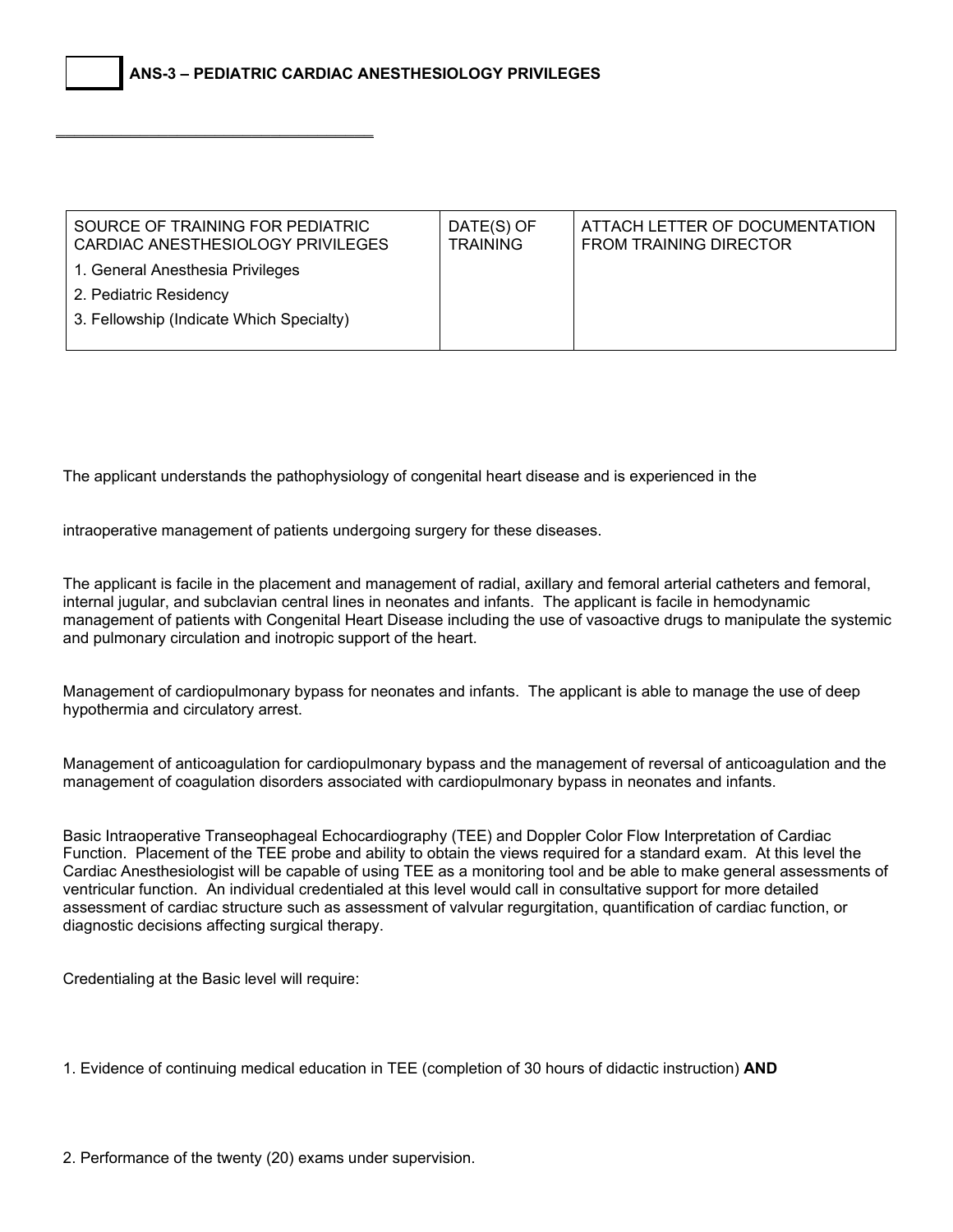#### **ANS-3A – BASIC INTRAOPERATIVE TRANSEOPHAGEAL ECHOCARDIOGRAPHY (TEE) AND DOPPLER COLOR FLOW INTERPRETATION OF CARDIAC FUNCTION**

The applicant is capable of managing postoperative ventilatory care in patients after Congenital Heart Surgery; including the unique concerns of ventilation after cavopulmonary shunt, Fontan, BT shunt, and the use of permissive hypercapnia and nitric oxide.

## **C. PEDIATRIC ANESTHESIOLOGY**

\_\_\_\_\_\_\_\_\_\_\_\_\_\_\_\_\_\_\_\_\_\_\_\_\_\_\_\_\_\_\_\_\_\_

Anesthesiologists specialty trained in Pediatric Anesthesiology will be required for the management of complex Pediatric Surgical cases that include, but are not limited to, neonatal emergencies, management of the difficult Pediatric airway, complex craniofacial surgery on children, complex Pediatric neurosurgery, complex Pediatric orthopediatric surgery, complex Pediatric urologic surgery and perioperative management of patients with serious Pediatric medical disease. Pediatric Anesthesiologists will be available twenty-four (24) hours per day, seven (7) days per week. The applicant must meet all standards listed under Basic Pediatric Anesthesiology Credentials. In order to meet requirements for privileges in Pediatric Anesthesiology, the applicant must have completed the following:

1. Fulfill the requirements for General Anesthesiology Privileges; **AND**

2. Completed a Pediatric residency, **OR**

3. Fulfill the requirements for General Anesthesiology Privileges and an additional Fellowship year of training in Pediatric Anesthesiology, Cardiac Anesthesiology, Neuroanesthesia, or Critical Care Medicine in which at least two (2) months have been dedicated to care of the Pediatric patient.



**ANS-4- BASIC PEDIATRIC ANESTHESIOLOGY PRIVILEGES** 

| SOURCE OF TRAINING FOR PEDIATRIC<br>ANESTHESIOLOGY PRIVILEGES | DATE(S) OF<br><b>TRAINING</b> | ATTACH LETTER OF DOCUMENTATION<br><b>FROM TRAINING DIRECTOR</b> |
|---------------------------------------------------------------|-------------------------------|-----------------------------------------------------------------|
| 1. Fulfill requirements for General<br>Anesthesiology, AND    |                               |                                                                 |
| 2. Pediatric Residency                                        |                               |                                                                 |
| 3. Fellowship (Indicate Which Specialty)                      |                               |                                                                 |
|                                                               |                               |                                                                 |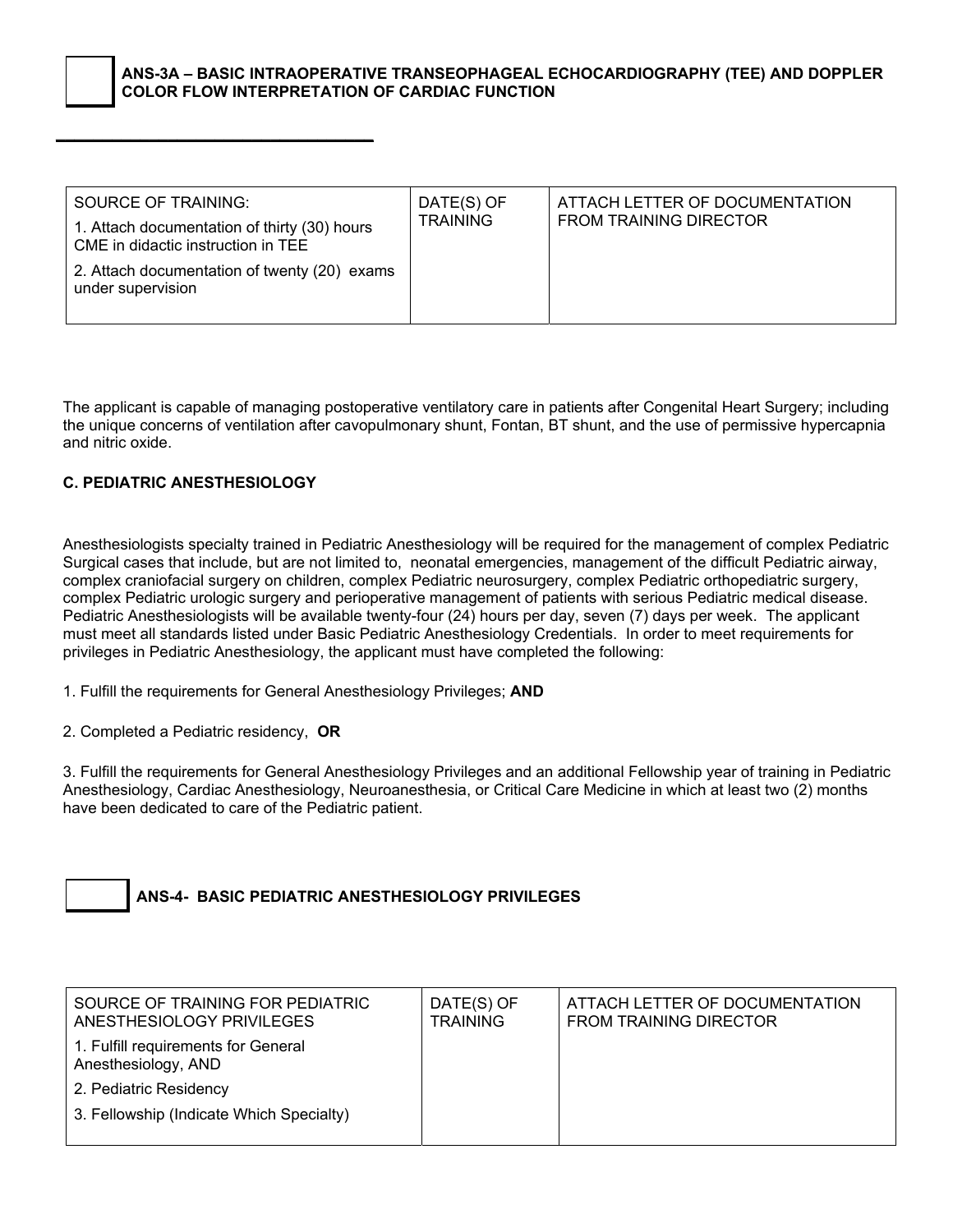The applicant understands the unique physiologic concerns of the preterm and neonatal patient, and is experienced in the intraoperative management of these patients undergoing surgical procedures including the repair of tracheoesophageal fistula, diaphragmatic hernia, meningomyelocoele, gastrocschesis, omphalocoele, and other neonatal emergencies.

The applicant is capable of the placement and management of radial, axillary and femoral arterial catheters, and femoral, internal jugular, and subclavian central lines in neonates and infants.

Placement and management of caudal and epidural anesthesia in infants and children.

The use of neonatal and pediatric fiberoptic bronchoscope in the management of the difficult Pediatric airway.

The applicant understands the perioperative concerns in children undergoing scoliosis surgery including management of blood products, monitoring spinal cord integrity, and postoperative ventilatory concerns.

The applicant is capable of managing postoperative ventilatory care in Pediatric patients; including the unique concerns of ventilation after repair of TE fistula or diaphragmatic hernia and the use of high frequency ventilation.

The applicant is experienced in the management of pain in the postoperative Pediatric patient; including the use of epidurals and patient controlled analgesia.

# **ADDITIONAL PEDIATRIC ANESTHESIOLOGY PRIVILEGES**

\_\_\_\_\_\_\_\_\_\_\_\_\_\_\_\_\_\_\_\_\_\_\_\_\_\_\_\_\_\_\_\_\_\_\_\_

 **ANS-4A PLACEMENT OF LONG TERM PERCUTANEOUS INTRAVENOUS CATHETERS (PIC LINES)** 

The applicant can place PIC lines for long term intravenous access in children.

D. **PAIN MEDICINE -** Privileges in Pain Management may be applied for by physicians who have:

1. Successfully completed Fellowship training in Pain Management, **AND**

2. Are Board Certified by the American Board of Anesthesiology (Pain Management Subspecialty Boards), **OR**

3. Who have completed training requirements which render the person admissible for Board Certification by the American Board of Anesthesiology (Pain Management Subspecialty Boards), **AND**

4. Applicants must meet all of the standards listed under Basic Pain Medicine Privileges

| <b>ANS-5 - BASIC PAIN MEDICINE</b> |
|------------------------------------|
| <b>PRIVILEGES</b>                  |

| SOURCE OF TRAINING FOR BASIC PAIN MEDICINE<br><b>PRIVILEGES</b>                                                   | DATE(S) OF<br><b>TRAINING</b> | ATTACH LETTER OF<br>DOCUMENTATION FROM TRAINING |
|-------------------------------------------------------------------------------------------------------------------|-------------------------------|-------------------------------------------------|
| 1. Fellowship training in Pain Management, AND                                                                    |                               | <b>DIRECTOR</b>                                 |
| 2. Board Admissible/Certified by the American Board of<br>Anesthesiology (Pain Management Subspecialty<br>Boards) |                               |                                                 |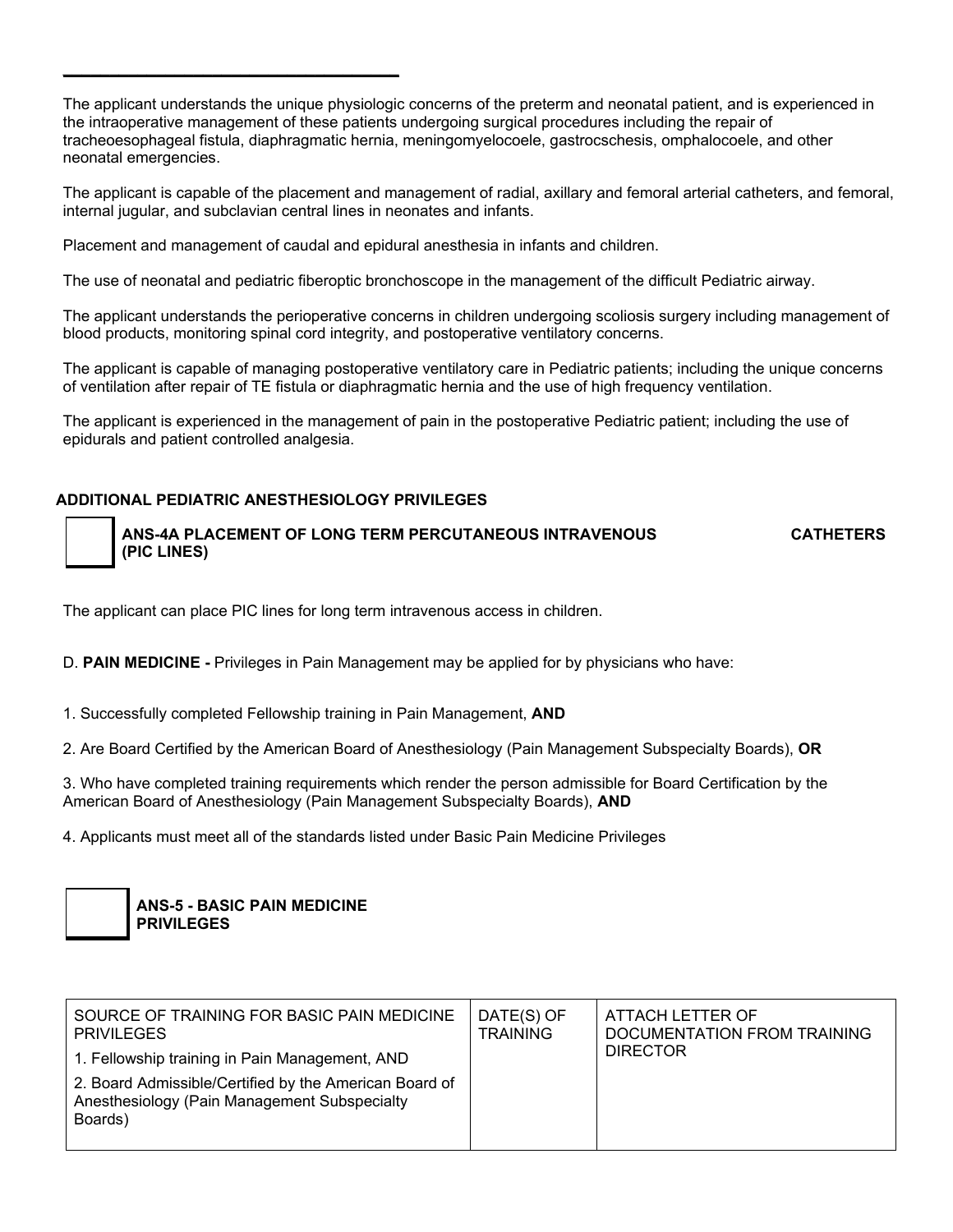The management of problems in pain relief to include the performance of nerve blocks with local anesthetics and the use of epidural or intrathecal narcotics, steroids or other agents for pain relief. These privileges include: Brachial Plexus Block, Carpal Tunnel Injection, Celiac Plexus Block, Coccygeal Nerve Block, Costochondral Joint Injection, Differential Subarachnoid Block, Epidural Steroid Injection, Epidural Steroid Injection (Caudal), Facet Joint Injection, Greater Occipital Nerve Block, Ilioinguinal/Iliohypogastric Nerve Block, Infraclavicular Catheter Placement, Regional Injection, Joint Injection, Lateral Femoral Cutaneous Nerve Block, Nerve Root Block (Spinal Somatic block, Paravetebral Spinal Somatic Block), Paravetebral Sympathetic block, Pyriformis Injection, Posterior Tibial Nerve Block, Pump Refill, Peripheral Nerve Block, Sacroiliac Joint Injection, Saphenous Nerve Block, Scar Neuroma Injection, Sphenopalatine Ganglion Block, Stellate Ganglion Block, Superficial Peroneal Nerve Block, Superior Hypogactric Plexus Block, Suprascapular Nerve Block, Sural Nerve Block, Trigger Point Injection, Bursa Injection, and Ulnar Nerve Block.

The management of problems in pain relief and spasticity to include the use of nerve blocks with lytic agents such as phenol or alcohol, or neuro augmentation with spinal cord or peripheral nerve stimulation.

The applicant understands the indications and complications of implantable epidural infusion pump systems and spinal cord stimulators and is facile in the placement and management of these devices.

#### **ADDITIONAL PAIN MEDICINE PRIVILEGES**

\_\_\_\_\_\_\_\_\_\_\_\_\_\_\_\_\_\_\_\_\_\_\_\_\_\_\_\_\_\_\_\_\_\_\_\_

#### **ANS-5A PERCUTANEOUS RADIOFREQUENCY LESIONING OF SYMPATHETIC SOMATIC NERVES**

The use of Radiofrequency Generation for Lesions of Sympathetic/Somatic Nerves. Applicants must have:

1. Completed an approved hands-on course for Radiofrequency Generator.

#### E. PERCUTANEOUS VERTEBROPLASTY

#### **ANS-5B INDIRECT DECOMPRESSION FOR SPINAL STENOSIS**

Indirect decompression is used to treat patients suffering from neurogenic intermittent claudication secondary to diagnosis of lumbar spinal stenosis for levels L1-L5. The implanted between 2 contiguous spinous processes via a minimally invasive midline approach through a 1-2 cm incision. No removal of tissue is required for implant. Implantation on up to 2 adjacent levels. The stand-alone spacer device acts as an extension blocker to minimize the extent of compression of neural elements particularly the lateral recess and foramina.

#### **Initial Criteria:**

- 1. Documentation of successful completion of a formal course by Vertiflex; **AND**
- 2. Verification by the approved Proctoring Physician that the Applicant was successfully proctored for a minimum of five (5) patient cases; **OR**
- 2. Documentation of proficiently performing five (5) cases within the past two (2) years.

#### **Maintenance Criteria for Continued Special Privileges:**

The Physician must submit a minimum of two (2) cases over the past two (2) years, based on acceptable results of ongoing professional practice evaluation and outcomes, to reapply for special privileges. This will be reviewed at the time of reappointment. Physicians who would like to continue to hold any special privileges but are unable to document the minimal number will be requested to voluntarily withdraw their request for such privileges and to complete the necessary proctoring forms.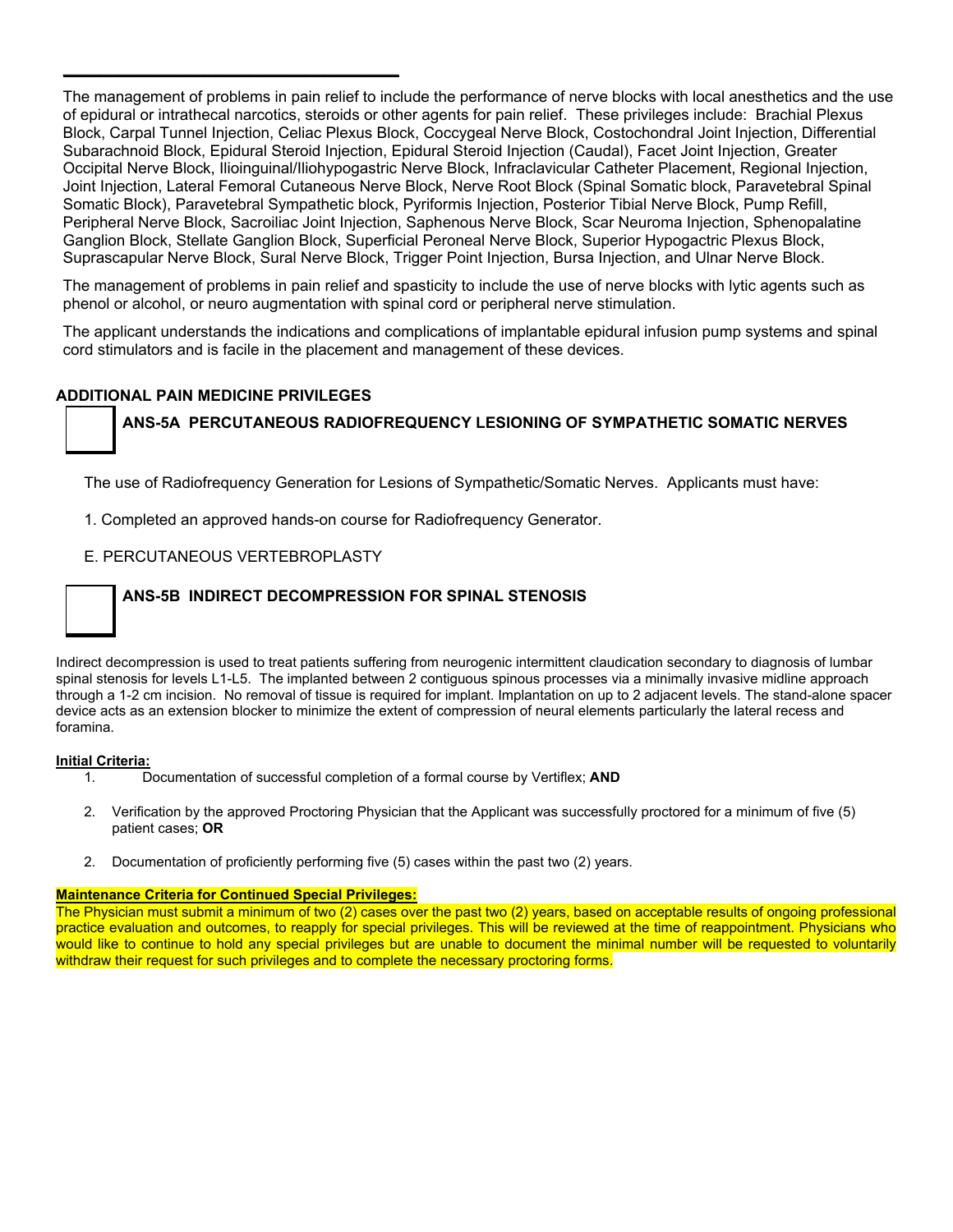SHORT DEFINITION: Percutaneous injection of a bone cement such as PMMA (Polymethylmethacrylate) into the affected vertebral body. Primary indications include painful osteoparotic compression fractures refractory to medical therapy, and osteolytic vertebral body lesions such as metastatic cancer. Fluoroscopic or CT guidance of a transpedicular or direct corporal puncture approach is essential for patient safety, along with active fluoroscopic monitoring during the cement injection. Percutaneous techniques which involve restoration of vertebral body height (Kyphoplasty) are not part of this privilege.

In order to meet requirements for privileges to perform Percutaneous Vertebroplasty, the applicant must:

1. Certification by the American Board of Anesthesiology; **AND**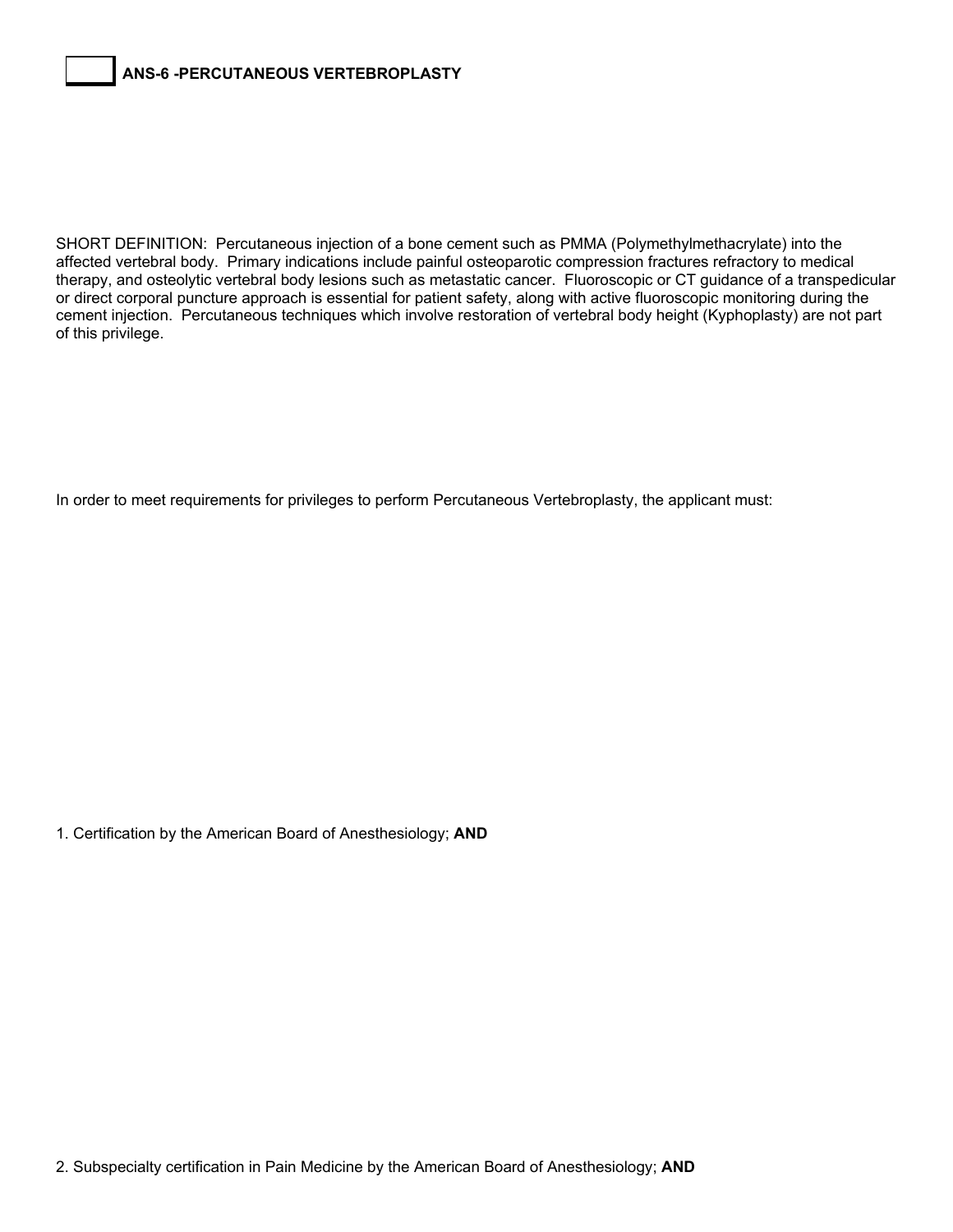3. Provide documentation from the Director of the applicant's training program that he/she has successfully performed ten (10) Vertebroplasty procedures and is competent in its performance;

**OR** 

1. Board certification by the American Board of Anesthesiology; **AND**

\_\_\_\_\_\_\_\_\_\_\_\_\_\_\_\_\_\_\_\_\_\_\_\_\_\_\_\_\_\_\_

2. Subspecialty certification in Pain Medicine by the American Board of Anesthesiology; **AND**

3. If training for Vertebroplasty was not included in Residency or Fellowship training, applicant must have successfully completed an Accreditation Council for Continuing Medical Education (ACCME) Course in Vertebroplasty; **AND**

4. Provide documentation of completion of ten (10) Vertebroplasty procedures with acceptable outcomes;

OR

1. Board Certification by the American Board of Anesthesiology; **AND** 

2. Subspecialty certification in Pain Medicine by the American Board of Anesthesiology; **AND** 

3. If training for Vertebroplasty was not included in Residency or Fellowship training, applicant must have successfully completed an Accrediation Council for Continuing Medical Education (ACCME) Course in Vertebroplasty; **AND** 

4. Provide documentation of successful completion of ten (10) Vertebroplasty procedures with acceptable outcomes proctored by a physician who is currently credentialed to perform this procedure at CAROLINAS MEDICAL CENTER-UNION.

No grandfather clause

#### **G. NEUROANESTHESIA/NEUROELECTROPHYSIOLOGIC MONITORING**

In order to meet requirements for privileges in Neuroanesthesiology/Neuroelectrophysiologic Monitoring, the applicant must:

1. Fulfill the requirements for General Anesthesiology Privileges; **AND**

2.Completed additional Fellowship training in Neuroanesthesiology or Critical Care Medicine in which at least two (2) months were dedicated to care of neurosurgical patients with training in Neuroelectrophysiologic Monitoring, **OR** 

3. Fulfill the requirements for General Anesthesiology Privileges; **AND**

4.Completed six (6) full months Neuroanesthesiology in the final year of Anesthesiology residency or demonstrate by letter from their prior program director that they have managed one hundred (100) patients for complex neurosurgical procedures in the previous three (3) years and have been trained in Neuroelectrophysiologic Monitoring.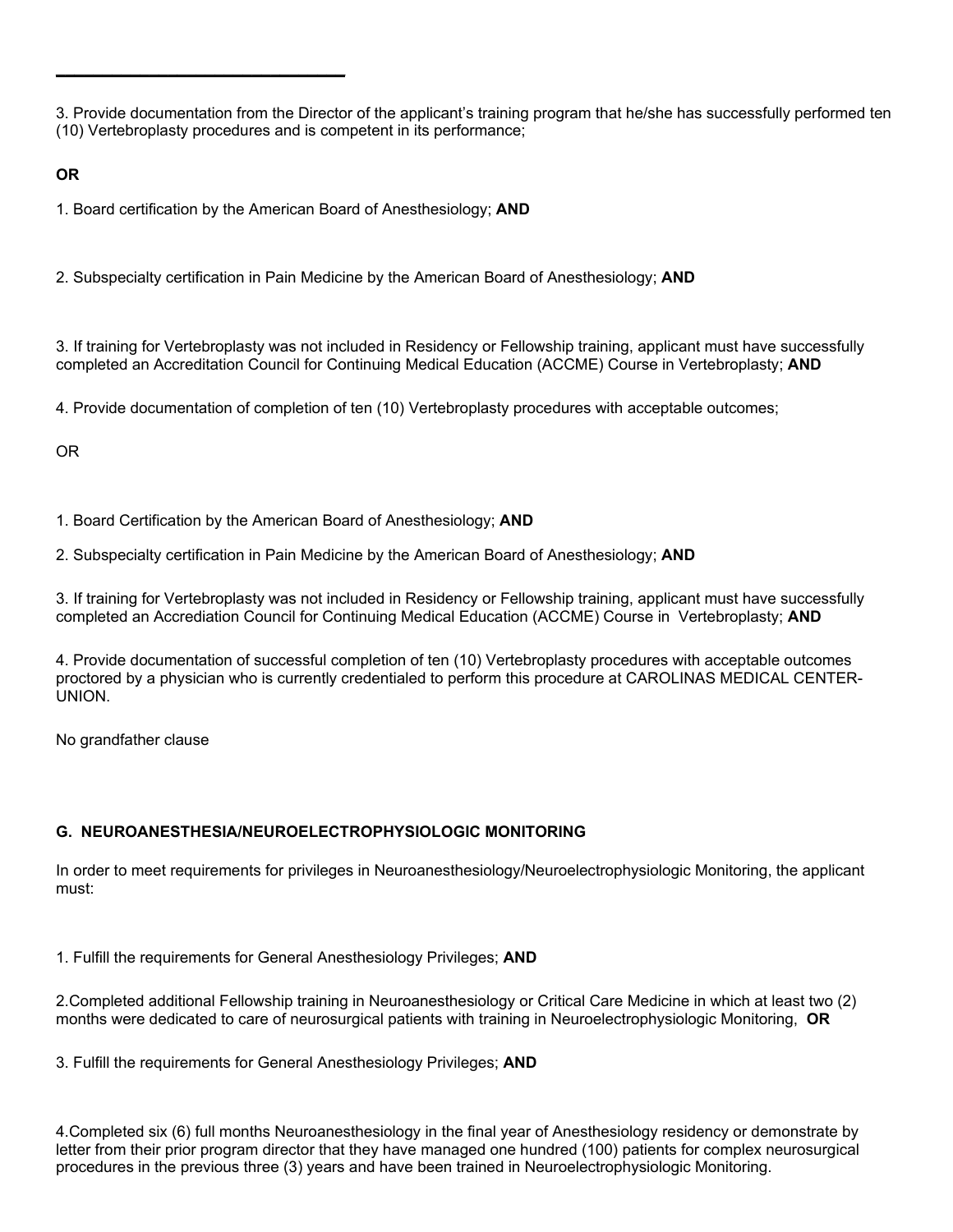\_\_\_\_\_\_\_\_\_\_\_\_\_\_\_\_\_\_\_\_\_\_\_\_\_\_\_\_\_\_\_\_\_\_\_\_\_

| SOURCE OF TRAINING FOR NEUROANESTHESIA/ NEURO-<br>ELECTROPHYSIOLOGIC MONITORING ANESTHESIOLOGY<br><b>PRIVILEGES</b>                                                                                                                                                                                                                                              | DATE(S)<br>OF.<br><b>TRAINING</b> | ATTACH LETTER OF<br><b>DOCUMENTATION</b><br><b>FROM TRAINING</b><br><b>DIRECTOR</b> |
|------------------------------------------------------------------------------------------------------------------------------------------------------------------------------------------------------------------------------------------------------------------------------------------------------------------------------------------------------------------|-----------------------------------|-------------------------------------------------------------------------------------|
| 1. Fulfill the requirements for General Anesthesiology Privileges;<br><b>AND</b>                                                                                                                                                                                                                                                                                 |                                   |                                                                                     |
| 2. Completed additional Fellowship training in<br>Neuroanesthesiology or Critical Care Medicine in which at least<br>two (2) months were dedicated to care of neurosurgical patients<br>with training in Neuroelectrophysiologic Monitoring, OR                                                                                                                  |                                   |                                                                                     |
| 3. Fulfill the requirements for General Anesthesiology Privileges;<br><b>AND</b>                                                                                                                                                                                                                                                                                 |                                   |                                                                                     |
| 4. Completed six (6) full months Neuroanesthesiology in the final<br>year of Anesthesiology residency or demonstrate by letter from<br>their prior program director that they have managed one hundred<br>(100) patients for complex neurosurgical procedures in the<br>previous three (3) years and have been trained in<br>Neuroelectrophysiologic Monitoring. |                                   |                                                                                     |

Intraoperative Neurophysiologic monitoring including EEG, Somatosensory Evoked Potentials, Motor

Evoked Potentials, Brainstem Auditory Evoked Potentials, and Cranial Nerve monitoring.

#### **SECTION III. PRIVILEGES GRANTED TO OTHER PHYSICIANS**



Physicians who have not completed a residency in anesthesiology but who wish to apply for privileges to perform caudal or lumbar epidural anesthesia for labor or saddle block anesthesia for vaginal delivery only in obstetrical patients must demonstrate adequate training in:

- ♦ performance of the block itself
- ♦ management of airway and ventilation
- ♦ performance of laryngoscopy and endotracheal intubation
- ♦ recognition and management of all the complications of major regional anesthesia.

Documentation of such training should be in the form of a letter from the Chief of the Department of Anesthesiology at the institution at which the applicant received obstetrical anesthesia training.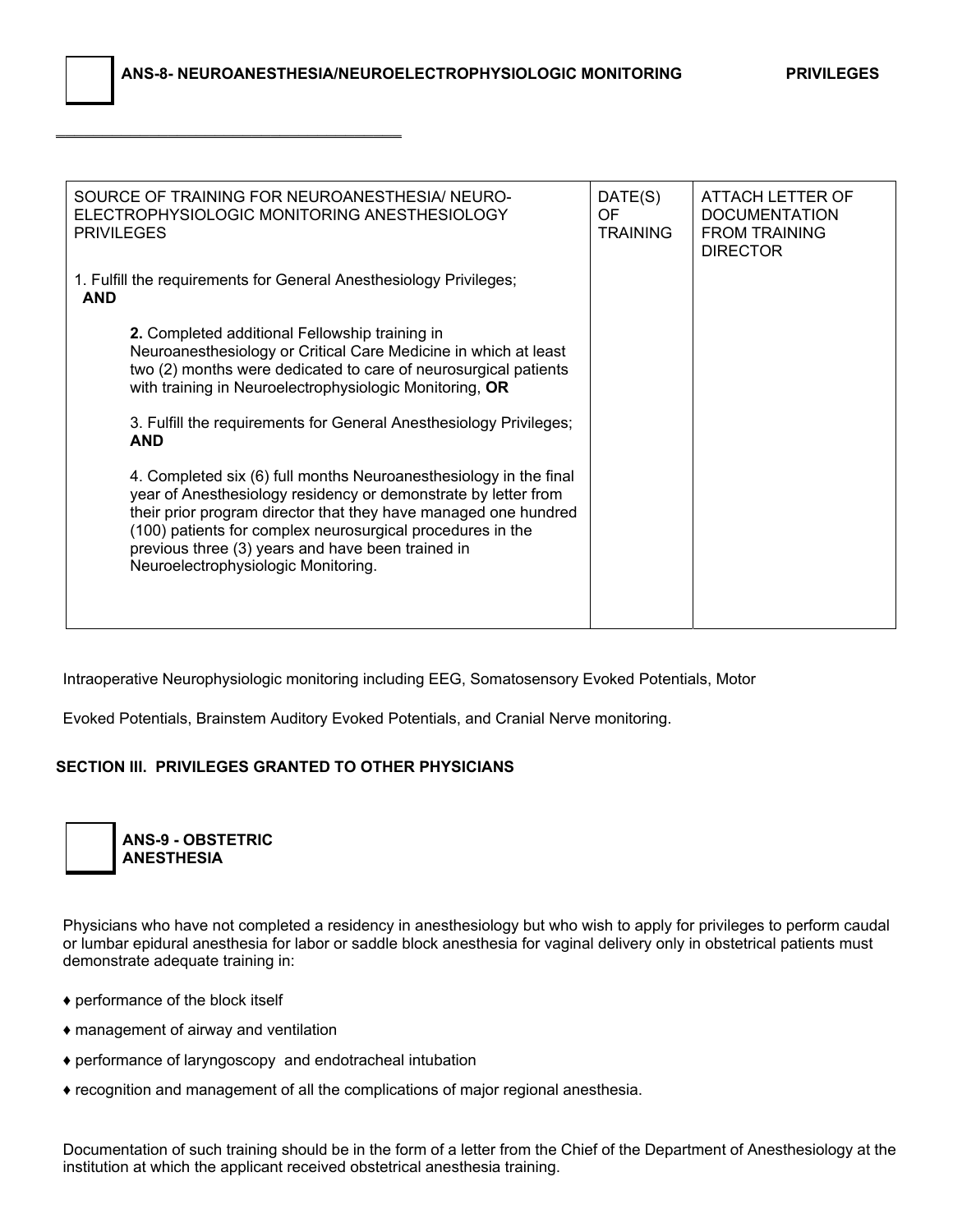Requests for these privileges must be submitted in writing to the Chief of the Department of Anesthesiology and listed on the Physician's Delineation of Privileges form for his respective department. If the Chief of the Department recommends that privileges be granted to the applicant, he will forward the request to the Credentials Committee for the normal credentialing process.

A physician who institutes epidural anesthesia in a laboring patient is responsible for the management of that patient by:

1. Being physically present in the hospital at all times that the block is in effect, **OR**

2. Designating responsibility for the patient to another physician who has privileges to perform epidural anesthesia and who is physically present in the hospital at all times that the block is in effect, **AND**

3. Maintaining anesthetic record in conformance with the Standards of the Department of Anesthesiology.

| SOURCE OF TRAINING FOR OBSTETRIC ANESTHESIA                                                                                                                                                                     | DATE(S) OF      | ATTACH LETTER OF          |
|-----------------------------------------------------------------------------------------------------------------------------------------------------------------------------------------------------------------|-----------------|---------------------------|
| PRIVILEGES                                                                                                                                                                                                      | <b>TRAINING</b> | <b>DOCUMENTATION FROM</b> |
| Documentation of such training should be in the form of a letter<br>from the Chief of the Department of Anesthesiology at the<br>institution at which the applicant received obstetrical anesthesia<br>training |                 | <b>TRAINING DIRECTOR</b>  |



 $\_$ 

Cardiologists who are Board Certified may apply for privileges to administer Brevital for cardioversion after they have met specific criteria and received written approval from the Chief of the Department of Anesthesiology. Cardiologists must demonstrate an understanding of the use of brevital for cardioversion and the importance of NPO status, and they must undergo a supervised orientation to basic airway management with an Anesthesiologist in the Operating Room. When performing Brevital administration for cardioversion, the Cardiologist must meet the following criteria:

- 1. Patient NPO for greater than eight (8) hours to solids and three (3) hours for clear liquids
- 2. Patient does not have symptomatic gastroesophageal reflux
- 3. Patient has a normal airway and is not morbidly obese
- 4. Monitoring includes continuous pulse oximetry, blood pressure, and ECG
- 5. Patient is placed on supplemental oxygen by nasal prongs or face mask
- 6. Suction, Ambu bag with mask, laryngoscope and appropriate ET tube are present in the room for immediate use if needed
- 7. A Respiratory Therapist is in attendance to assist in airway management
- 8. Brevital is titrated to the threshold of consciousness
- 9. Anesthesia is paged STAT (beeper 1713-voice) if any problems are encountered
- 10. Patient is recovered until wide awake, hemodynamically stable, and oxygen saturations have returned to baseline
- 11. Cath Lab personnel keep records that the above criteria have been met and forward these records to Anesthesiology QA for review.